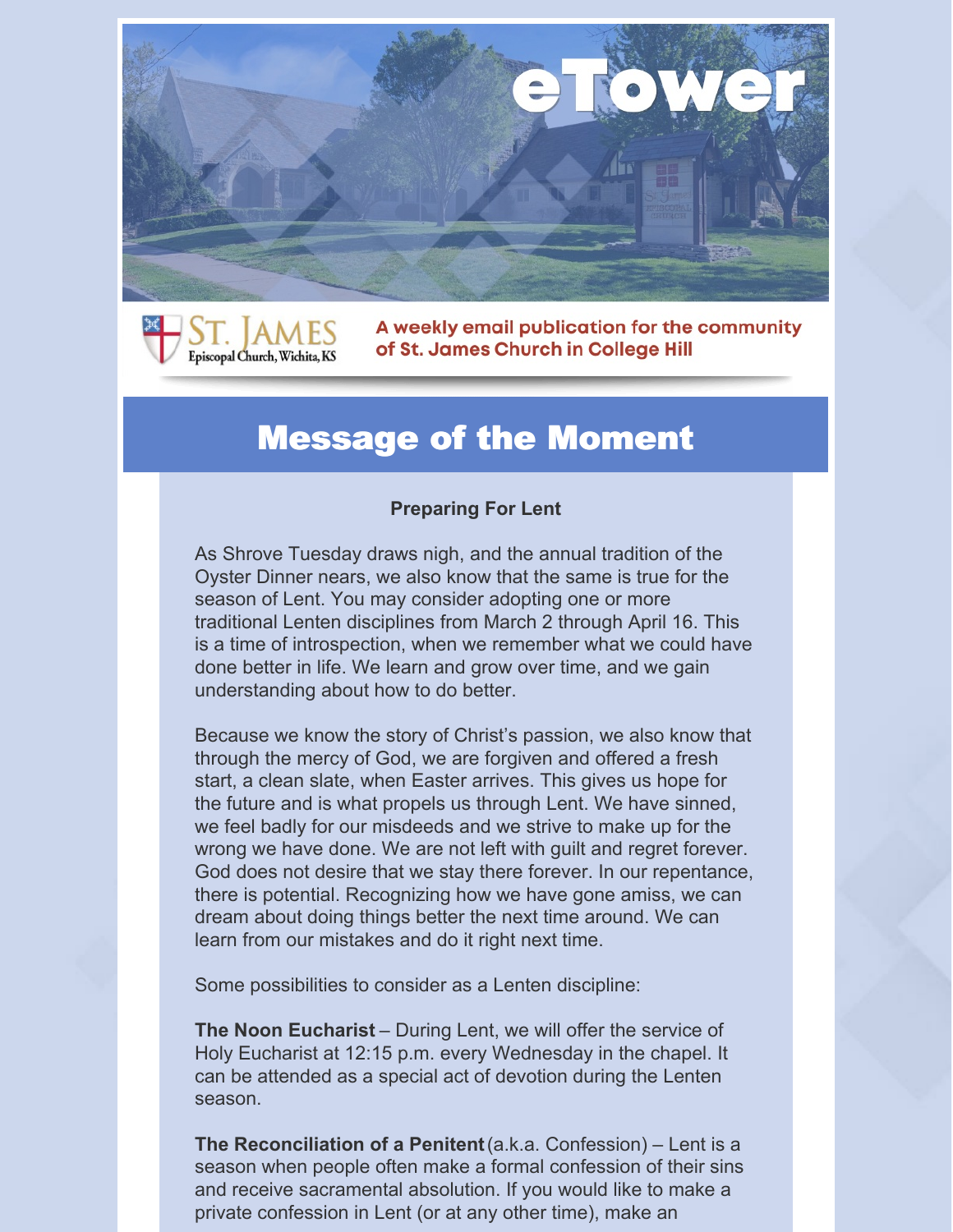appointment with Mother Dawn or Father Dillon. If you haven't made a private confession before, have a conversation with one of us ahead of time about what to expect and how to prepare. See pages 446-452 in the Book of Common Prayer for some introductory information about the Reconciliation of a Penitent.

**Lenten Posture** – Two times a year, the church requests those able take a certain posture in worship. These times are the seasons of Lent and Easter. During Lent, the appropriate positions for us are those of penitence, reverence, and obedience. We do this by placing emphasis on kneeling, by making deep bows and by ceasing our proclamation, "Alleluia!" Celebration is set aside during Lent and returns at Easter. In the Easter Season, we celebrate our unity with the risen Christ, who has made us worthy to stand before the Lord our God.

Disciplines regarding food (giving up sugar, desserts, chocolate, or any variation thereof; adding more water, fruits and vegetables; fasting on Fridays; or not eating meat) are entirely up to you. There will be further suggestions about meaningful ways to observe the season of Lent in next week's eTower.

In the meantime, pray for oysters, pray for your parish, and know yourself held with love in the prayers of many, including your rector. Amen.

> **Yours in Christ, Mother Dawn+**

## First Things First

**If you are interested in contributing items to help welcome our new neighbors from Afghanistan,** please drop them off inside the red front doors during our office hours, which are 10 a.m. to 4 p.m. Monday through Friday. There's a sign-in sheet at the front desk so we can track donations. We will deliver items to organizations directly serving families.

**Adult Forum** is at 9:45 a.m. Sunday.

**Tickets for the St. James Annual Oyster Dinner**remain on hold. Intrepid organizer Matt Carroll is still trying his best to pull off the dinner. The office is keeping a list of people who have expressed interest in buying tickets. If anyone asks you about the dinner, please suggest they call the office at 316-683-5686 and talk to Deb so she can add them to the spreadsheet.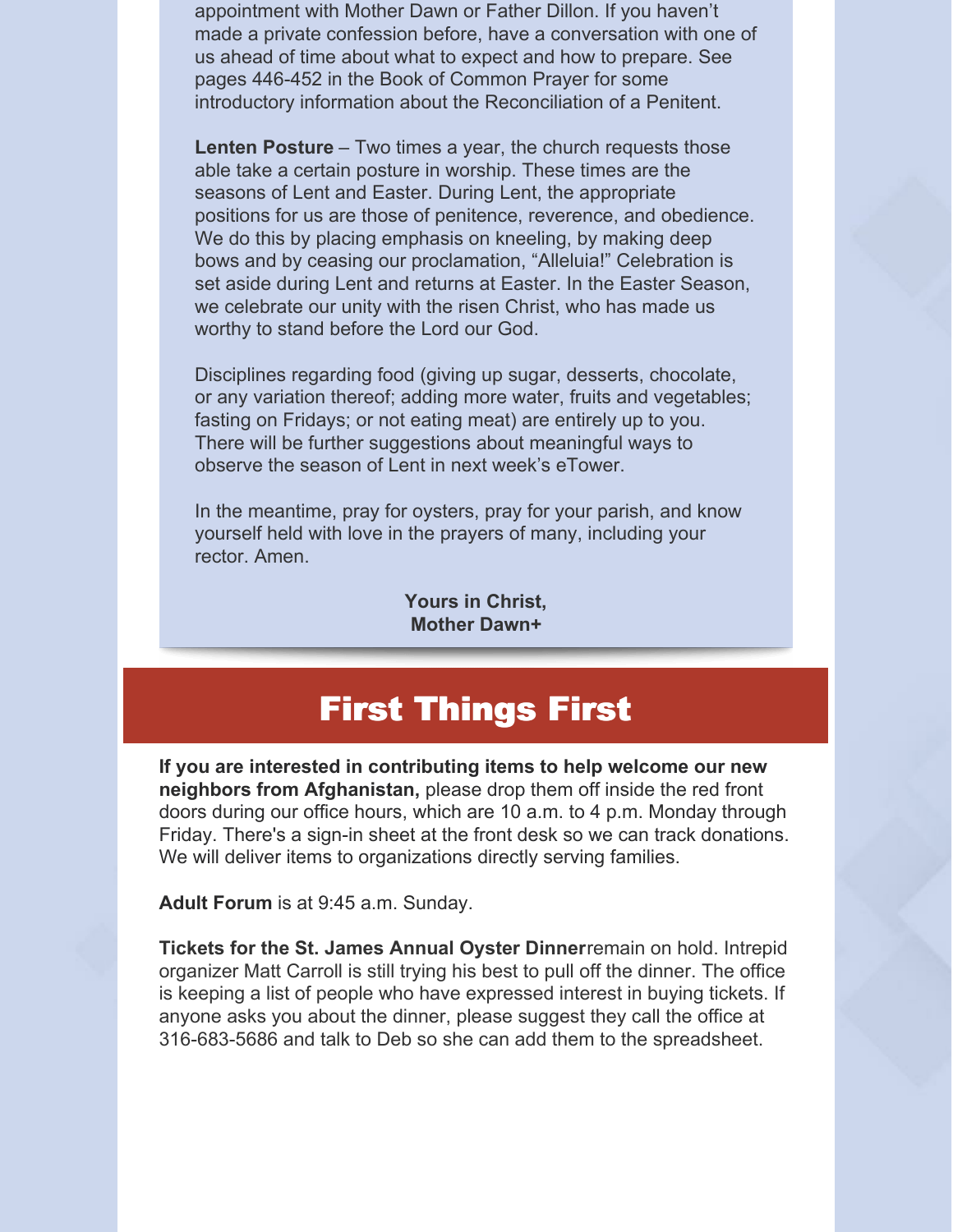

Help provide the basic necessities for a refugee's first home in Kansas.

|                                      | Cookware Kit - 100 Needed              |                                   |                                            |                       |
|--------------------------------------|----------------------------------------|-----------------------------------|--------------------------------------------|-----------------------|
| 3+ Pots & pans                       | 1 Stockpot                             | 3+ Bakeware                       | 1 Tea kettle                               |                       |
| Kitchen Kit - 100 Needed             |                                        |                                   |                                            |                       |
| 3 Mixing bowls                       | 1 Can opener                           | 3+ Kitchen knives                 | 3 Cutting boards                           | 3+ Tupperware         |
| 1 Dish drying rack                   | 2 Kitchen towels                       | 2 Oven mitts                      | 3+ Cooking utensils (wooden or metal only) |                       |
|                                      | Dinnerware Kit - 100 Needed            |                                   |                                            |                       |
| 8 Dinner plates<br>8 Silverware sets | 8 Salad plates                         | 8 Bowls                           | 8 Drinking glasses                         | 8 Mugs                |
| Towel Kit - 100 Needed               |                                        |                                   |                                            |                       |
| 8 Bath towels                        | 8 Washcloths                           | 4 Hand towels                     | 1 Bathmat                                  | 1 Laundry Basket      |
|                                      | Bathroom Kit - 200 Needed              |                                   |                                            |                       |
| 1 Toilet brush                       | 1 Toilet plunger                       | 1 Toothbrush holder               | 1 Wastebasket                              | 1 Shower curtain rod  |
| 1 Shower curtain                     | 1 Pkg. shower hooks                    |                                   |                                            |                       |
| <b>Cleaning Kit - 100 Needed</b>     |                                        |                                   |                                            |                       |
| 8 Paper towel rolls 2 Dish soap      |                                        | 4 Sponges                         | 1 Mop                                      | 2 All purpose cleaner |
| 1 Broom & dustpan 1 Bucket           |                                        | 1 Kitchen trashcan                | 1 Pkg. trash bags                          |                       |
|                                      | <b>Household Item Kit - 100 Needed</b> |                                   |                                            |                       |
| 1 Fire extinguisher                  | 1 Alarm clock                          | 29 volt batteries                 | 2 Lanyards                                 | 1 Adult backpack      |
| 1 Umbrella                           | 4+ Lightbulb                           | 4 Notebooks                       | 24 Pens                                    | 1 Pair scissors       |
| Hygiene Kit - 100 Needed             |                                        |                                   |                                            |                       |
| 8 Bar soap                           | 2 Shampoo                              | 2 Conditioner                     | 4 Toothbrush                               | 2 Body lotion         |
| 4 Hand lotion                        | 2 Band aid boxes                       | 1 Laundry detergent               | 16 Toilet paper rolls                      |                       |
|                                      |                                        |                                   |                                            |                       |
|                                      |                                        | Ploase bring vous items to obuseb |                                            |                       |

#### Please bring your items to church, and we will deliver them.



# 100th Anniversary Capital Campaign

Once a month in the eTower, Deb will feature an interview with parishioners who have pledged to our **100th Anniversary Capital Campaign.**

**Randy and Marilyn Schrag** graciously agreed to kick off this new feature in the eTower.

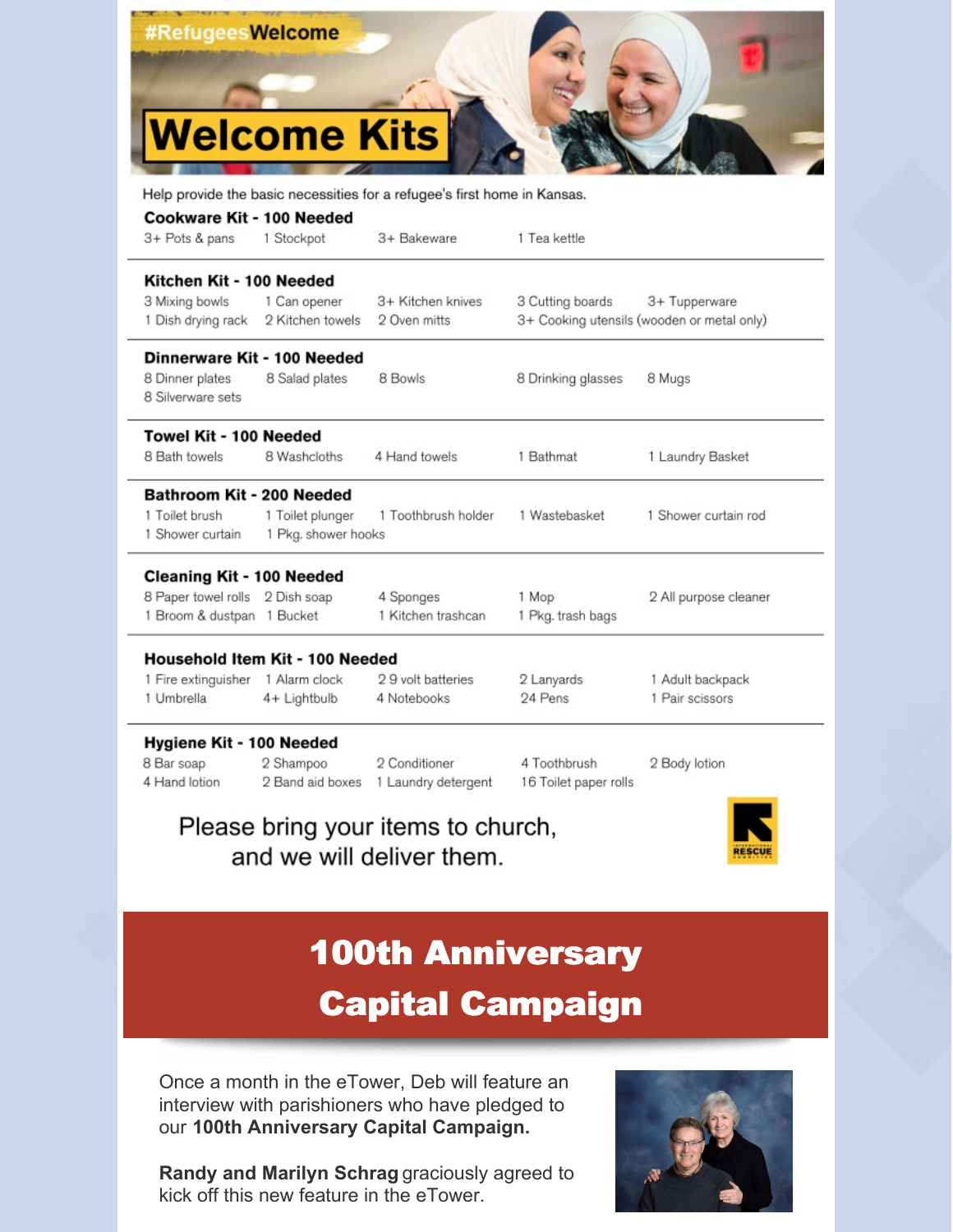#### **Why did you think it was important to support the capital campaign?**

**Randy Schrag:** "The reason that I decided to do it is because I spent my whole career making budgets and trying to meet them." Sometimes to make the bottom line, maintenance and other projects have to be deferred. "But those things still need to be taken care of. Everything we do — from worship to education — occurs at the (church building). The facility is the basis of a lot of our activities. The improvements are really necessary."

**Marilyn Schrag:** "I don't come from an accounting background like Randy. We haven't attended during COVID-19 because we have grandchildren who are not old enough to be vaccinated. We're trying to be safe. But the church building is kind of grounding for me — a grounding for our journey of faith."

*As a reminder, we are trying to raise \$375,000 over a three-year period. We are happy to report that less than four weeks in to our campaign, 19 donors have already responded with gifts and pledges that total \$199,370! That's 53% of our current campaign's goal, and is in addition to the \$46,720 that was generously donated in 2020 toward the Centennial Fund! Please remember that you can pledge over a three-year period. No pledge is too small. We value all contributions. All contributors will be named on a plaque at the end of the campaign. If you have any questions about the campaign, please talk to Mother Dawn, Joan Moore or Woody Swain.*

*Please see the graphic below, which will be updated to track our progress. Deb chose an elevator because adding elevators is on our capital improvement list.*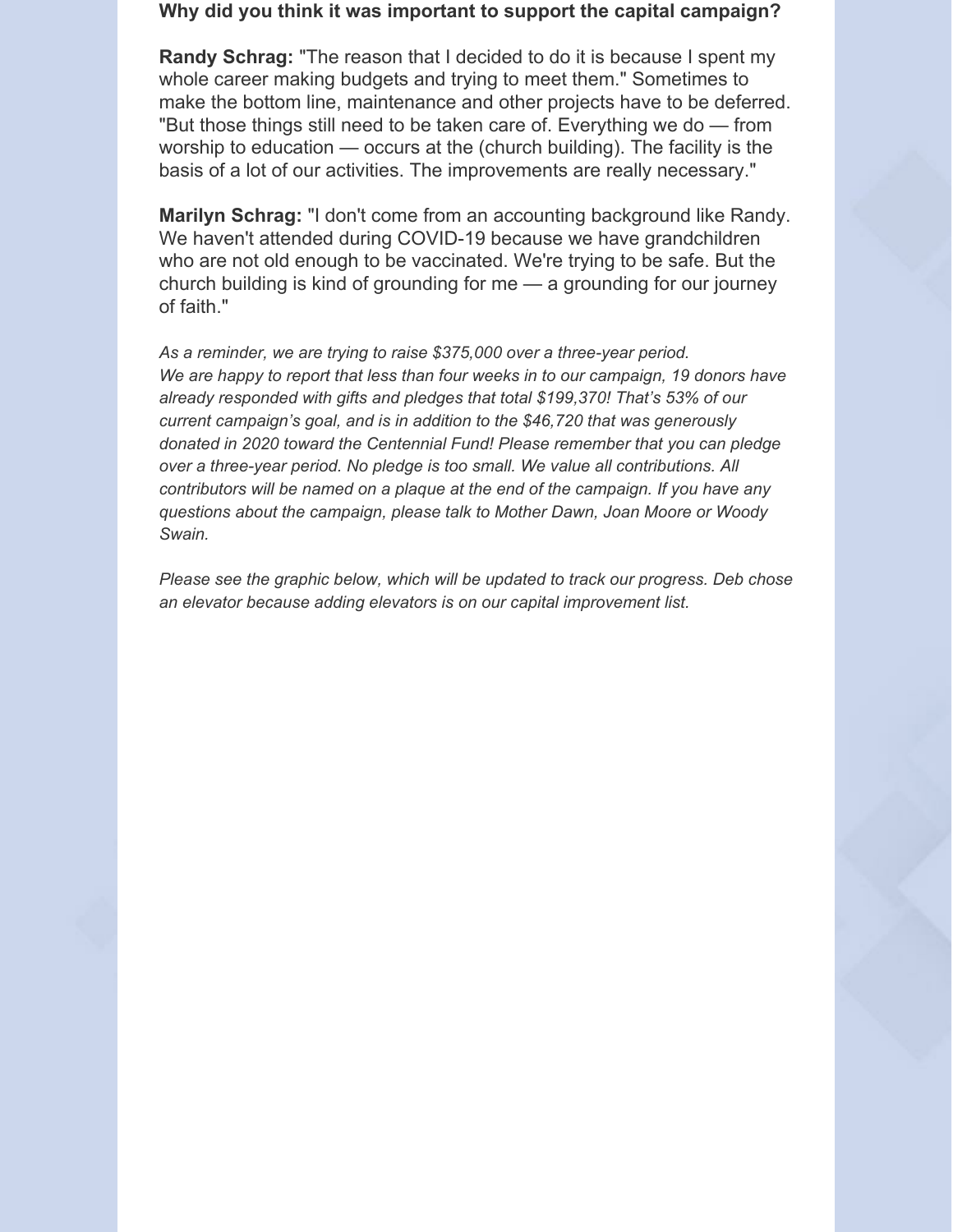

# Readings This Week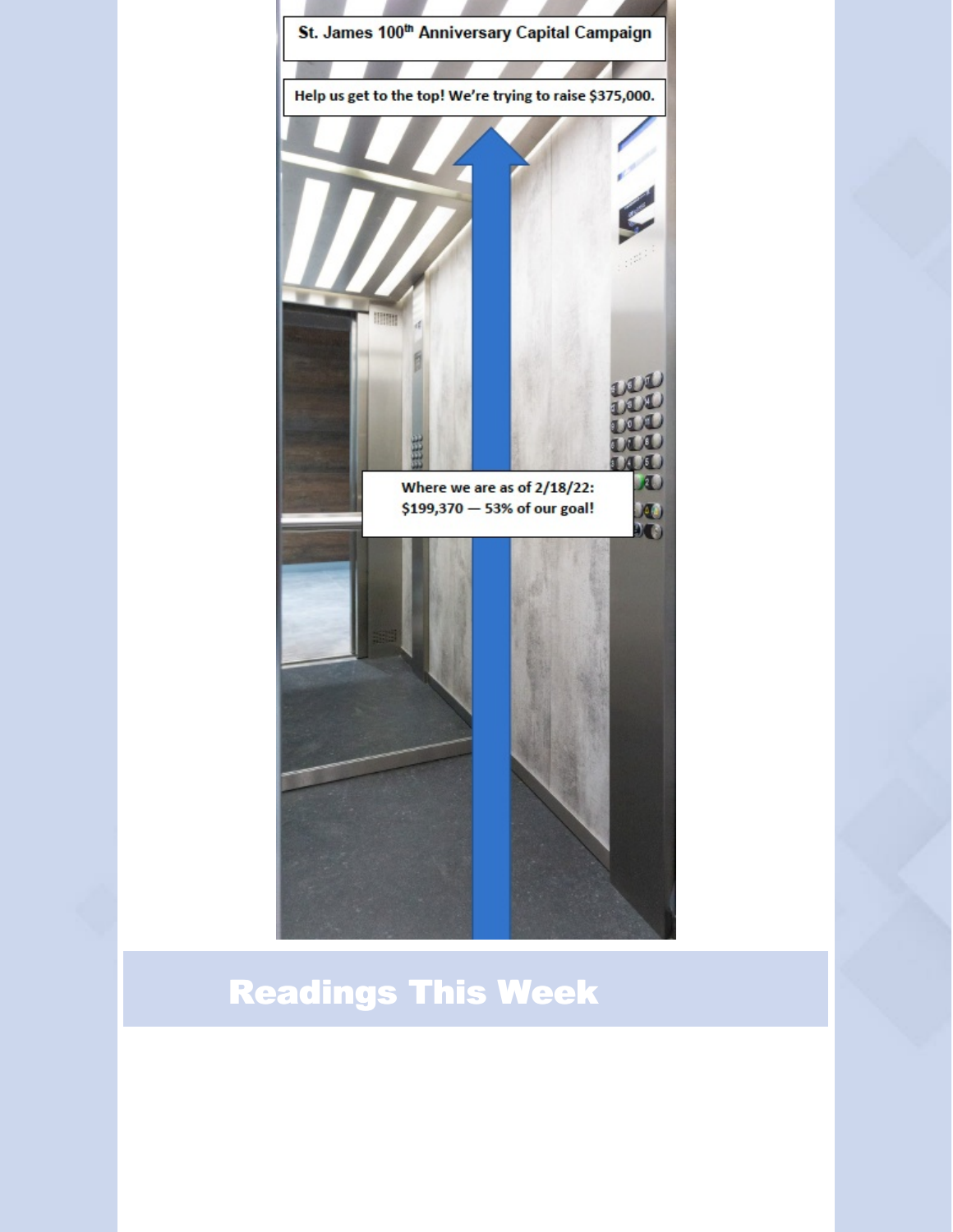

O Lord, you have taught us that without love whatever we do is worth nothing: Send your Holy Spirit and pour into our hearts your greatest gift, which is love, the true bond of peace and of all virtue, without which whoever lives is accounted dead before you. Grant this for the sake of your only Son Jesus Christ, who lives and reigns with you and the Holy Spirit, one God, now and for ever. **Amen.**

Click here to go to the [Lectionary](http://www.lectionarypage.net/) Page

Click here for a free PDF [download](http://r20.rs6.net/tn.jsp?f=0015N_tvbvXKHVacYut7FXvkn7I6o69O2USnI1fPlAahtZ2xON9qoyuGGyfPC6l-cLt3gPN5ZgAEURHf5jgifVAEuui5w5n50dzp5p0ZjPtKSixR8_PsD6pb9kNWCw0yLEwk8SxB-g9KC0otumXSFx2WpDtzUyH4sHINYTH0ij9pNGVMlrtbLmwOfVvbs_WEiCpc-Ke5WomLUJgDu9c5kfaVgZG11m8X1fhNjZspXSD-9G1P2HqRtwRvIWpVB-FM8sPhNzjkjxp_58TfdT70PLOdV6a_l8cJCz7nD7rhfgfEiiFPWiTQYaNXI5kv1ACJGmpw0hQ4y4Dok0PDg6dSb8OvakqWLNY1XfD1NSsVstjWDJbIAsOJxShoJOQL_bPKBQfEyGlhMgbdcd3rQxXlq8meGLemuPu4NxrdOqx5sC4I-Nd0KorLnITAWmYLCYG6vww8p9CZjg-NzLGyfpx33m1Y6iWv9sMT88imYcvvYc9RZ_iBFjnPDAj3jW602fh_E6RTTULNdaK7lsZr3QMUEVHgv6_9cZBf8vcHwbnrmW2p6kZ6fLXaCv3OE-UAo9rswp1afAU7KYCeFZ4ISX8oKomQg==&c=BHQXvMlfeO4ye32HE5rvdCPYjqD_v32hA7ZGwL1XZLQL4LRFC0ULXQ==&ch=1ivdUt9kYwm3-xF_6qOMkGanmDGZtZkuLBVZ7lE_LwA9GzVEuntXZQ==) of the Book of Common Prayer

**Lessons appointed for the Seventh Sunday after the Epiphany:**

**Genesis [45:3-11,15](http://www.lectionarypage.net/YearC_RCL/Epiphany/CEpi7_RCL.html#ot1)**

**1 [Corinthians](http://www.lectionarypage.net/YearC_RCL/Epiphany/CEpi7_RCL.html#nt1) 15:35-38, 42-50**

**Luke [6:27-38](http://www.lectionarypage.net/YearC_RCL/Epiphany/CEpi7_RCL.html#gsp1)**

**Psalm [37:1-12,](http://www.lectionarypage.net/YearC_RCL/Epiphany/CEpi7_RCL.html#ps1) 41-42**

## Calendar

Click here to view our current calendar of events

**Calendar** 

## Parish News and Updates

Among the issues that the**St. James Creation Care Committee** is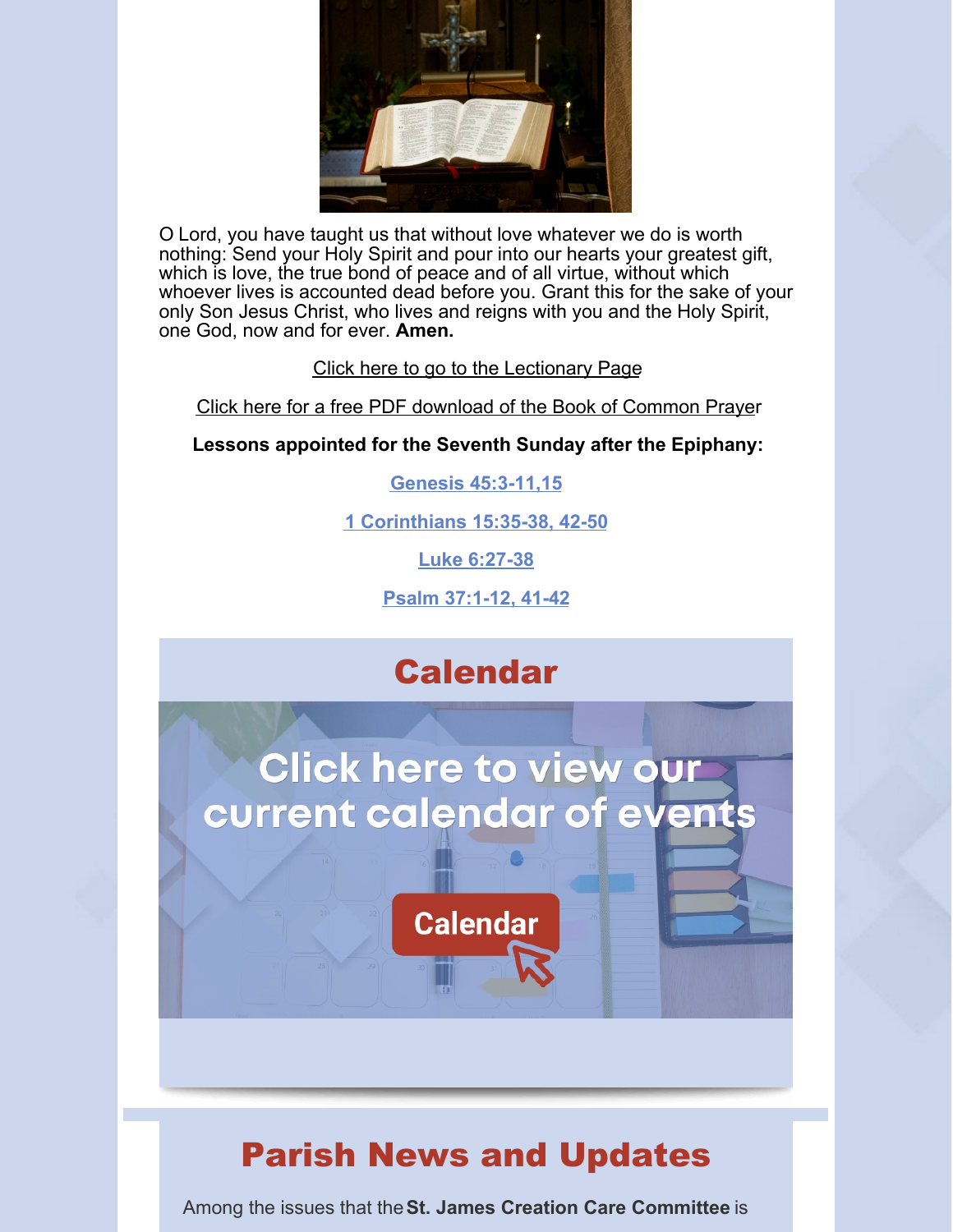following is the fact that there is proposed legislation in the Kansas Legislature (Senate Bill 493) that would prohibit cities from enacting laws on single-use containers. This bill, if passed, would prohibit Wichita and other cities from taking action on plastic pollution that has an increasingly negative environmental impact. We will try to keep our Creation Care web page updated on this issue and other legislative matters of interest.

**The Book Club of St. James and St. Stephens**meets at noon Thursdays by Zoom. New members are welcome. The club is starting to read "Rebecca" by Daphne Du Maurier. The Zoom link is: **https://us06web.zoom.us/j/84276590594? [pwd=RnFDRmVKeVhUZzlZOGd5MlVFR29ZUT09](https://us06web.zoom.us/j/84276590594?pwd=RnFDRmVKeVhUZzlZOGd5MlVFR29ZUT09)** The passcode is 20469.

**Gardening work** is planned on the following dates: March 5, March 26, April 9, April 30, May 21, June 4, June 18, July 2, July 16, July 30, Aug. 13, Sept. 24, Oct. 8 and Nov. 19. Volunteers generally meet at 9 a.m. in the spring and 8:30 a.m. in the summer.

## Children and Youth

Due to low attendance, we've decided to**cancel Youth Sunday School** for middle and high schoolers for the rest of the program year. We do hope to return in the fall when the new program year starts with more participation from everyone.

### **Outreach**

The **St. James Outreach Committee** will meet on Zoom at**4 p.m**. **Tuesday, Jan. 22**. Our speaker will be **child advocacy expert Judy Frick.** She will discuss policy improvements for Kansas children and families. She also will discuss simple ways we can make our individual voices heard with public officials and lawmakers. **Please join us**. Just email**Judy [Goodpasture](mailto:jgoodpasture@cox.net)**, and she will send you the Zoom invitation.

Our **Pocket Change Ministry** is saving for a gift to **Breakthrough/ESS**.

Please consider helping with**Sack Lunch Saturdays** at St. John's, 402 N. Topeka. Volunteer times on each day are 10:45 a.m. to 11:45 a.m. Our volunteer days are March 12, June 11, Sept. 10 and Dec. 10. Contact **Joan [Bledsoe](mailto:Pansy1918@icloud.com)** for more information.

### Wichita Minster News

**God at the Oscars** starts Feb. 18. Join the Wichita Minster at 5:30 p.m. every Friday until the Academy Awards on March 27. We will gather online to theologically reflect on the 10 movies nominated for Best Picture this year and to see more broadly what they tell us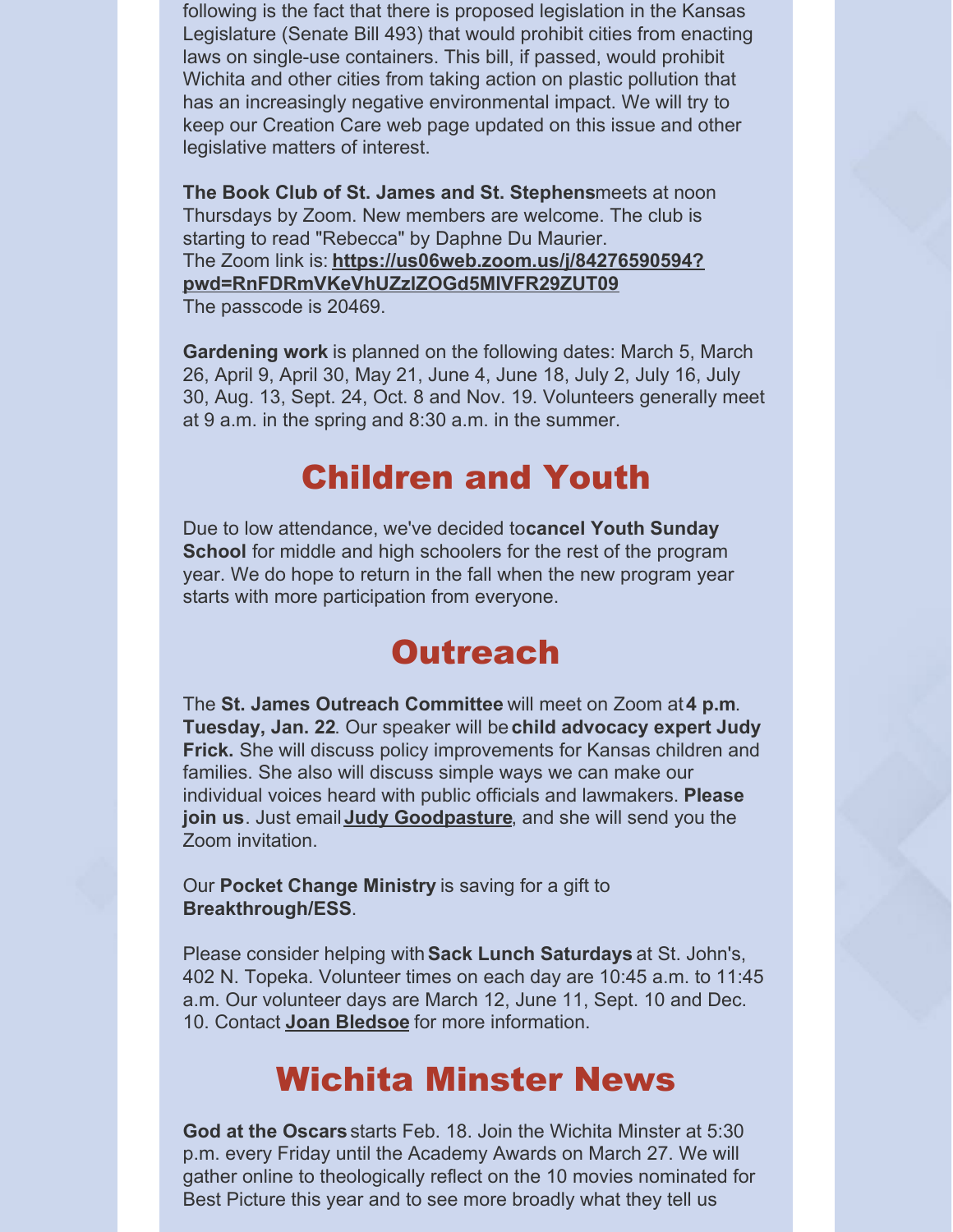about where we are as a society. You do NOT have to have watched the films. Minster Curate Dillon Green hopes to see you there. **Zoom link: https://zoom.us/j/92290938815? [pwd=Z21JVkg4dmFkVGZ6V0RreGwwK3FQQT09](https://zoom.us/j/92290938815?pwd=Z21JVkg4dmFkVGZ6V0RreGwwK3FQQT09) Meeting ID:** 922 9093 8815 **Passcode:** 9B8by2

Father Dillon is offering **Morning Prayer by Zoom** at 9:30 a.m. Mondays, Tuesdays and Wednesdays. The Zoom link is: **https://us06web.zoom.us/j/85465386325? [pwd=L2J4eHZMZ0lkWFJVYTc4b0h4OTI0Zz09](https://us06web.zoom.us/j/85465386325?pwd=L2J4eHZMZ0lkWFJVYTc4b0h4OTI0Zz09).**

**YAW (Young Adults Wichita)** is a ministry of the Wichita Minster led by Father Dillon. It includes members from St. James, St. John's, Good Shepherd, and St. Stephen's. We meet weekly, currently Mondays at 6 p.m. (time/dates subject to change). If you know anyone interested in participating, please connect them with Dillon at 256-762-5110 or at [dillongreen7@gmail.com](mailto:dillongreen7@gmail.com). If you aren't a young adult (18-35) and want to be involved, we are always looking for people to provide meals for the group each week. Instructions are to prepare for six to 10 people. If you're interested in helping out that way, please contact Dillon.

See more information about the**Wichita Minster on our [website.](https://stjameswichita.org/wichita-minster/)**

## Prayer

## **Parish Prayers for the Week of Feb. 13**

**In the [Anglican](https://www.anglicancommunion.org/resources/cycle-of-prayer/download-the-acp.aspx) Cycle of Prayer:** The Episcopal Church in Jerusalem and the Middle East

**In the World Council of [Churches](https://www.oikoumene.org/resources/prayer-cycle) Cycle of Prayer:** The people of France, Germany and Monaco

**In the [Kansas](http://www.episcopal-ks.org/resources/cycle-of-prayer.php) Cycle of Prayer:** St. Matthew's, Newton

**Pray for those serving in the military:**Will Corkins, J. David Anderson-Lusk and Maureen Tanner.

**Pray for those who have died:**Dan Chegwidden (son-in-law of the late Joan McRae and the brother-in-law of the late Marsha McRae Bacon), Donna Littleton, Patricia Bayles, Virginia Buck, David Childs, Colleen Didier, Frederick Harrison, Ruth McGuyre, Larry Reynolds, Jess Sanders and Elizabeth Taggart.

**Pray for those who are in trouble, sorrow, need, sickness or any other adversity:** Barry, Nancy, Matt, Angee, Dylan, Glenna, Greg W., Pat, Marilyn, Sue, Pam, Jim T., Sage, Gary, Helen, Jean, Marge, Dal, Jayne, Betty, Gus, Bob, Joe, Judy, Joy, all people with COVID-19 and all health care workers.

**Our Parish Prayer List:** All members of our parish community are asked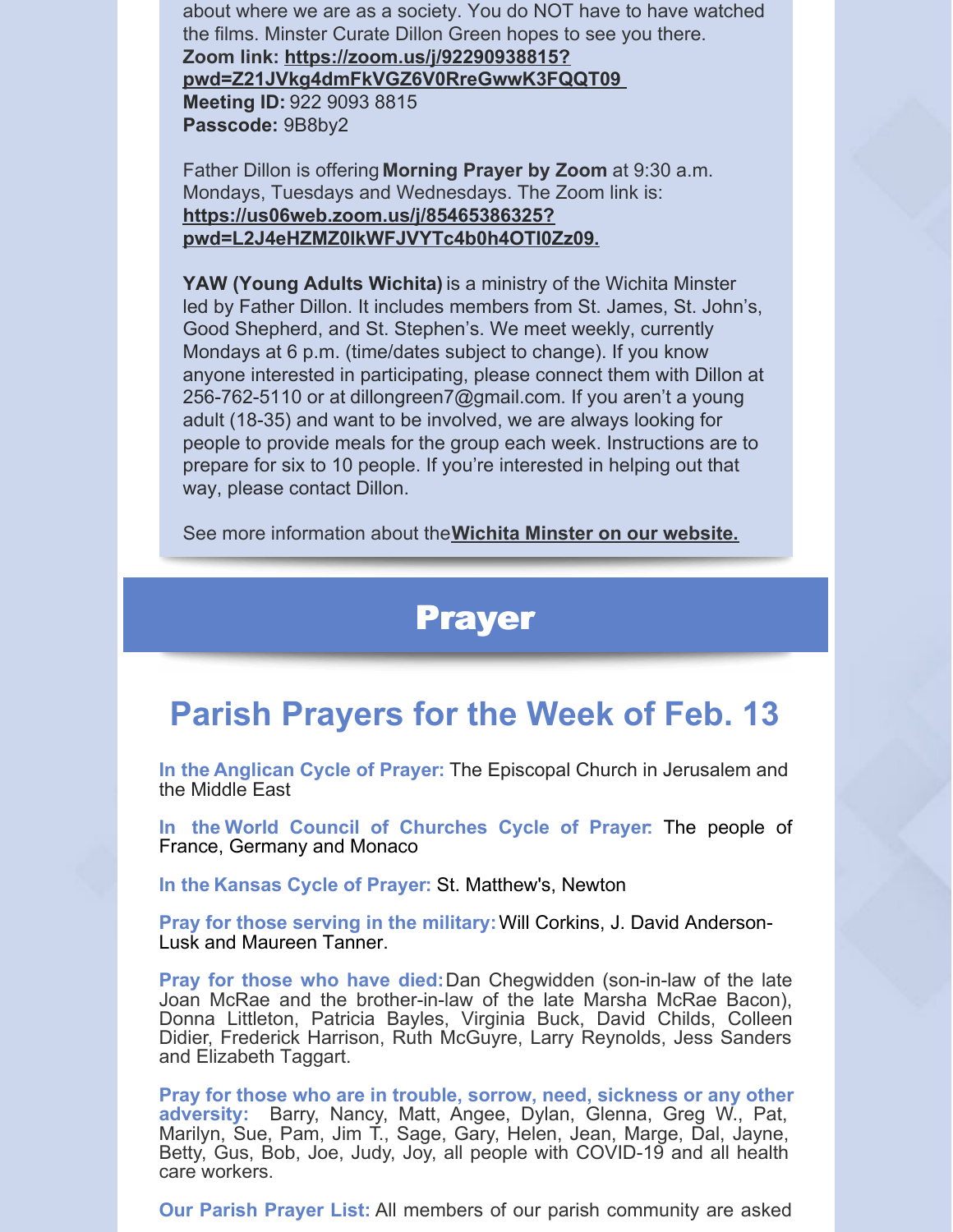to pray for each person on our prayer list. To share your prayers of thanksgiving (births, weddings, new jobs, anniversaries, etc.), to notify us that someone you love is serving in the military, to share that you or someone you love is suffering, or to tell us of a death, please call 316-683- 5686 or email **[office@stjameswichita.org](mailto:office@stjameswichita.org)**.

**If your prayers have been answered, we would love to rejoice with you. Please let us know so your name may be removed from our list of people most urgently in need. Thank you.**

## Let Us Pray

Set us free, O God, from the bondage of our sins, and give us the liberty of that abundant life which you have made known to us in your Son our Savior Jesus Christ; who lives and reigns with you, in the unity of the Holy Spirit, one God, now and for ever. Amen.

O God, the strength of all who put their trust in you: Mercifully accept our prayers; and because in our weakness we can do nothing good without you, give us the help of your grace, that in keeping your commandments we may please you both in will and deed; through Jesus Christ our Lord, who lives and reigns with you and the Holy Spirit, one God, for ever and ever. Amen.

O Lord, you have taught us that without love whatever we do is worth nothing: Send your Holy Spirit and pour into our hearts your greatest gift, which is love, the true bond of peace and of all virtue, without which whoever lives is accounted dead before you. Grant this for the sake of your only Son Jesus Christ, who lives and reigns with you and the Holy Spirit, one God, now and for ever. Amen.

Most loving Father, whose will it is for us to give thanks for all things, to fear nothing but the loss of you, and to cast all our care on you who care for us: Preserve us from faithless fears and worldly anxieties, that no clouds of this mortal life may hide from us the light of that love which is immortal, and which you have manifested to us in your Son Jesus Christ our Lord; who lives and reigns with you, in the unity of the Holy Spirit, one God, now and for ever. Amen.

### Helpful Links



**View Last Week's [Service](https://youtu.be/MBfJZoS1_UQ)**